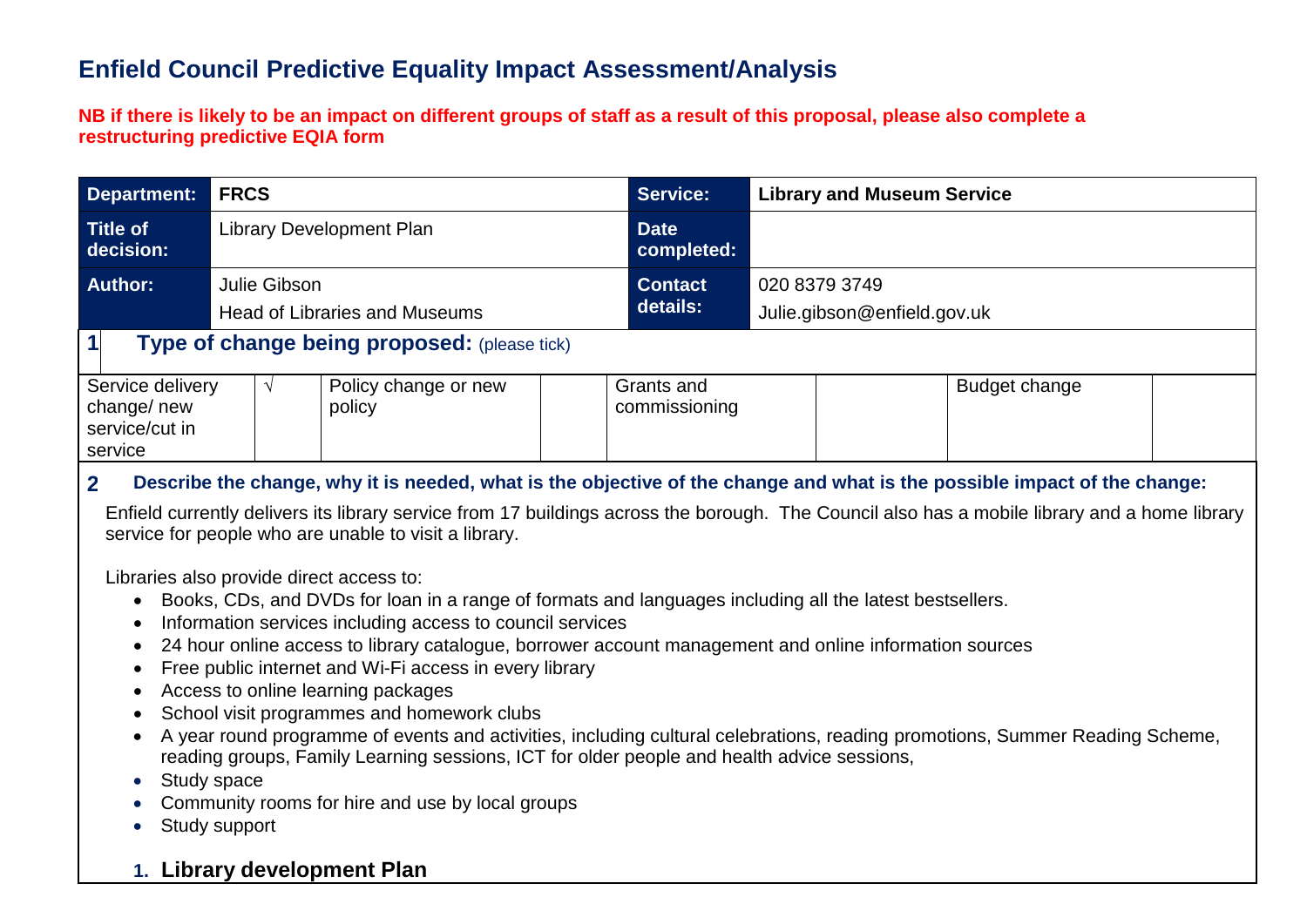The Council currently has 17 libraries. This is the highest in London. Many are only open for limited times and are based in older buildings which limits access and flexibility. Many face substantial repair and maintenance costs. In addition, we offer an extensive digital library service which links up resources across London as part of the London Libraries Consortium.

With the Council needing to find £80m in savings by 2018, we know that ensuring a library service fit for the future means that change is needed to reinvigorate our libraries so they are better used within their communities and meet the demands of a new generation of library users. A key priority for libraries will be to raise our profile so that we are able to work with other partners to improve local democracy, health and wellbeing, learning and public access to services.

#### **1.1 National agenda**

In 2012 the Arts Council report Envisioning Libraries of the Future specifically addressed the need for libraries to understand community aspirations and fulfil those needs by partnering with suitable organisations to deliver accessible and relevant services. 'They will be experts in helping their communities access organised information and culture for enjoyment and necessity'. The report addresses the need for libraries to be 'exploited much more over the coming decade to deliver assisted digital'. The need for a clear vision is seen as key to service delivery and the report explicitly states that 'Libraries of the future need to state their purpose imaginatively and boldly'.

In December 2014, the Department for Culture, Media and Sport (DCMS) published their Independent Library Report for England which states that:

*The library does more than simply loan books. It underpins every community. It is not just a place for self-improvement, but the supplier of an infrastructure for life and learning, from babies to old age, offering support, help, education and encouraging a love of reading. Whether you wish to apply for a job, or seek housing benefit, or understand your pension rights or the health solutions available to you, or learn to read, the library can assist.*

Libraries are more likely to be viable when they can demonstrate their value to the widest possible groups of users. The priorities within the report reflect our own vision calling for libraries to be considered as part of the overall council service offer to communities and in particular:

A digital network offering Wifi and improved computer facilities along with a range of digital inclusion activities Greater involvement by local communities in the management of library services through a variety of different models Facilitated access to government services such as education, welfare reform, economic growth and well being

### **1.2 Council's Priorities**

Enfield 2017 is delivering a key change in the relationship between the Council and its customers. We will be empowering customers to have far better access to information and enabling those who can self-serve to do so effectively in their own homes. This enables us to focus our limited resources on those that genuinely need our help.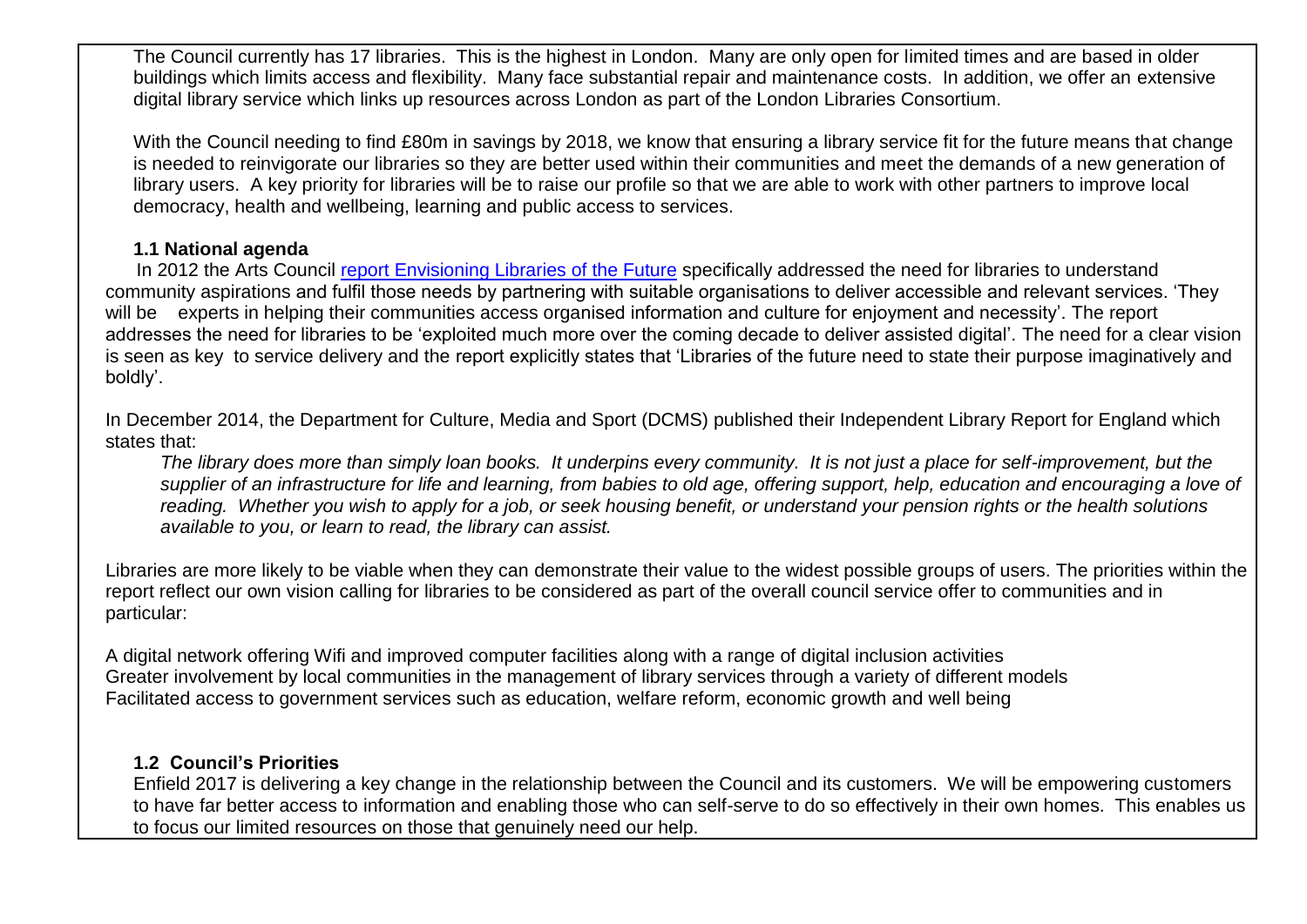The website will become our key tool for information provision, advice, assessment of need and data capture, with customers able to see their own information and be guided through processes online.

As part of this process, the Council needs to review the number, role and location of its customer access points. However if the Council is realise this vision and reduce costs, we need to address digital inclusion and continue to provide support for those that need to speak to us or see us in person.

Libraries will play a key role in delivering this element of the vision.

### **1.3 Libraries and Customer Access**

The provision of library services is a statutory requirement under the Public Libraries and Museums Act 1964 with local authorities being required to provide a 'comprehensive and efficient service' and to encourage both adults and children to make full use of the service. Currently not every library provides the same level of service. The Development Plan recognises this and seeks to maximise use of buildings and enhance the provision of community services through partnership.

Currently Enfield has 17 libraries across the borough with varying levels of use by residents. There is also a mobile library which serves various parts of the borough and is currently underutilised. Many roads are inaccessible to the vehicle. It is not possible to cover the costs of maintaining the mobile library and all the libraries in their current premises. For the Library Service to function on a sustainable basis it will be necessary for some libraries to be co-located with other Council services or with other community based organisations in the area to reduce costs. It is proposed to

The Review of the Library Service aims to enhance the quality of library provision in Enfield and consultation will take place on a number of options which will enable resources to be better concentrated to improve the library offer. A core library offer for residents will be established that provides value for money and better reflects customer needs. Online and digital services will be increased and improved to widen access and comparable services will be provided to those residents who are unable to visit a library.

The mobile service will be replaced with an enhanced offer for homebound and vulnerable people supported by volunteers, improved use of mobile technology and possible linking with community initiatives such as befriending.

### **1.4 Vision for the service**

Enfield Council regards libraries as a resource which should be at the heart of the community, linking with and improving access to other services across the Borough. This Development Plan sets out the vision and ambitions for Enfield Library Service for the next three years, building on the service's current strong foundations.

Enfield's libraries have changed significantly in recent years as they have adapted to changes in local needs and expectations. People of all ages are using libraries as a place for fun and creativity for young children; quiet study; a social centre where they meet other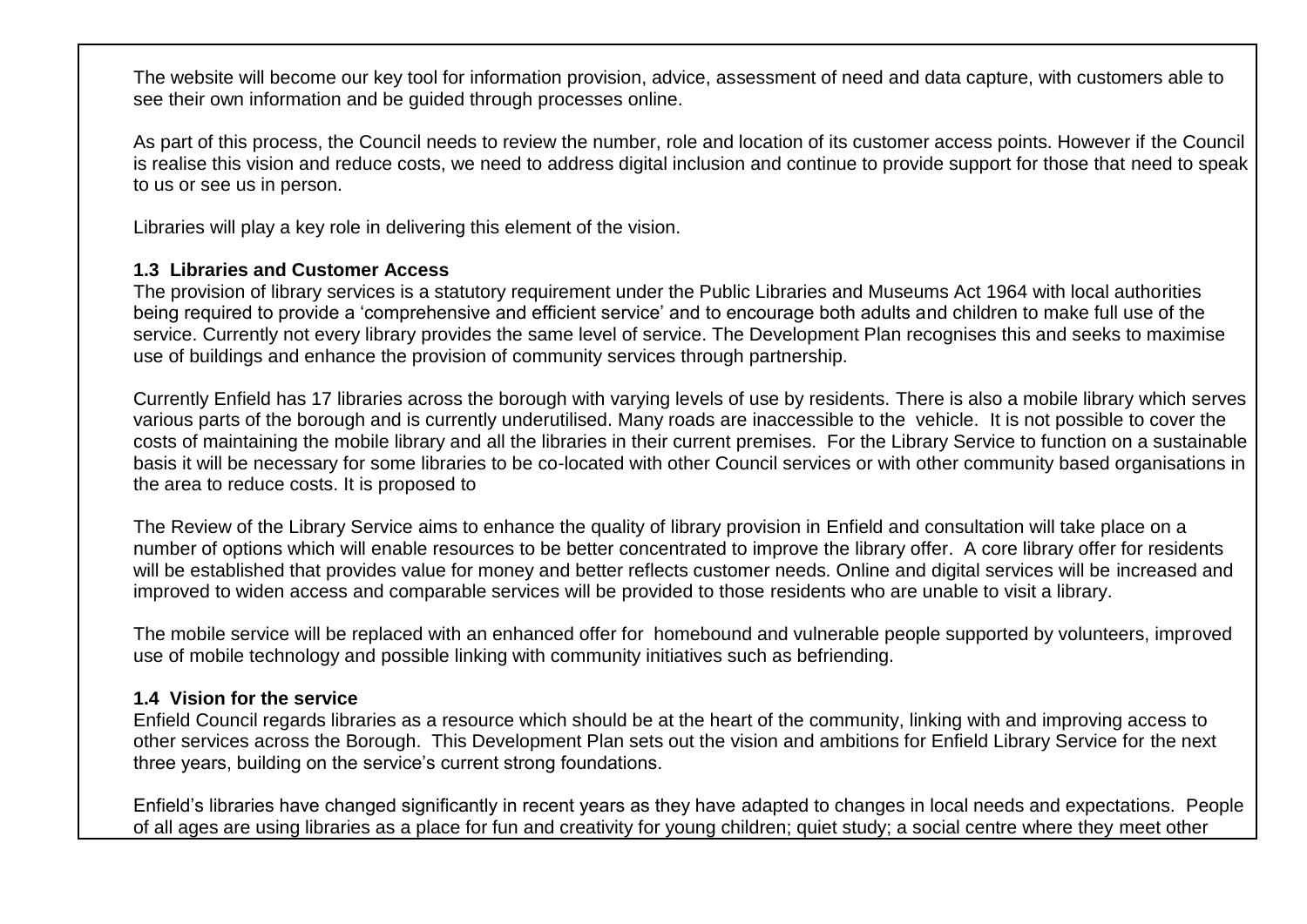people; finding out about local services and events; accessing the internet; and learning new skills.

In recent times there has been a significant increase in demand for digital services and access to digital facilities (wifi and PCs) with over 1.4million uses of the Council's 24 hour digital library services. The library service is already at the forefront of self service provision and provides a network of PCs for public use to help bridge the digital divide. However given the speed with which technological changes take place it is important that libraries are placed in a position where we continue to be at the technological cutting edge. In the next three years it is envisaged that use of smartphone technology which currently stands at 34.6 million is set to rise to 43 million users by 2017 (statista 2015). This, accompanied by then rise of tablet use will impact on how customers access library and council services fundamentally. The provision of easy to use technology via user friendly self service technology such as apps and the availability of wifi will become an imperative if the council is to remain relevant and accessible. Libraries are already a major source of such technology and the development plan will seek to enhance this role even further.

Whilst we have seen more people go online, we believe that libraries can continue to play a pivotal role in the success of local communities and have set out below our vision for their role:

- Supporting learning and skills through a range of learning and literacy resources with space for quiet study for teenagers and adults and a fun and creative space for young children to improve their readiness for school
- Addressing digital exclusion so that all people can benefit from going online with improved and expanded IT facilities including assistive technology and support for people who want to learn digital skills
- Outreach to build strong communities and address social exclusion with community use of facilities, reaching out to communities and people in greatest need and increased use of volunteers who will receive a programme of training and support
- A co-ordinating centre for accessing information, advice and services for a range of organisations including the Council, with support for online forms, self-service kiosks, general advice and appointments and shared facilities with other services

In order to deliver this ambitious vision, Enfield's libraries need to be in fit for purpose buildings in the right locations. Society is changing rapidly and those without the relevant skills, information and well-being to succeed face increasing social exclusion. With significant cuts to local authority funding, all services need to focus resources on where they can make the biggest difference to achieving the Council's aims of making Enfield a better place to live and work, delivering fairness for all, growth and sustainability and strong communities.

### **1.5 The proposals (this is a summary of the options set out in the Library Development Plan)**

Enfield will provide four flagship libraries – Enfield Town, Edmonton Green, Palmers Green and Ordnance Unity Centre. Other libraries will become 'community libraries and may be co-located with other council services and local agencies to create community hubs providing and promoting library and council services in convenient locations across the borough.

The development of the library service will ensure that Enfield residents are provided with a relevant and cost effective library service. The emphasis will be placed on a clear, universal offer to library members, regardless of how they access library services Library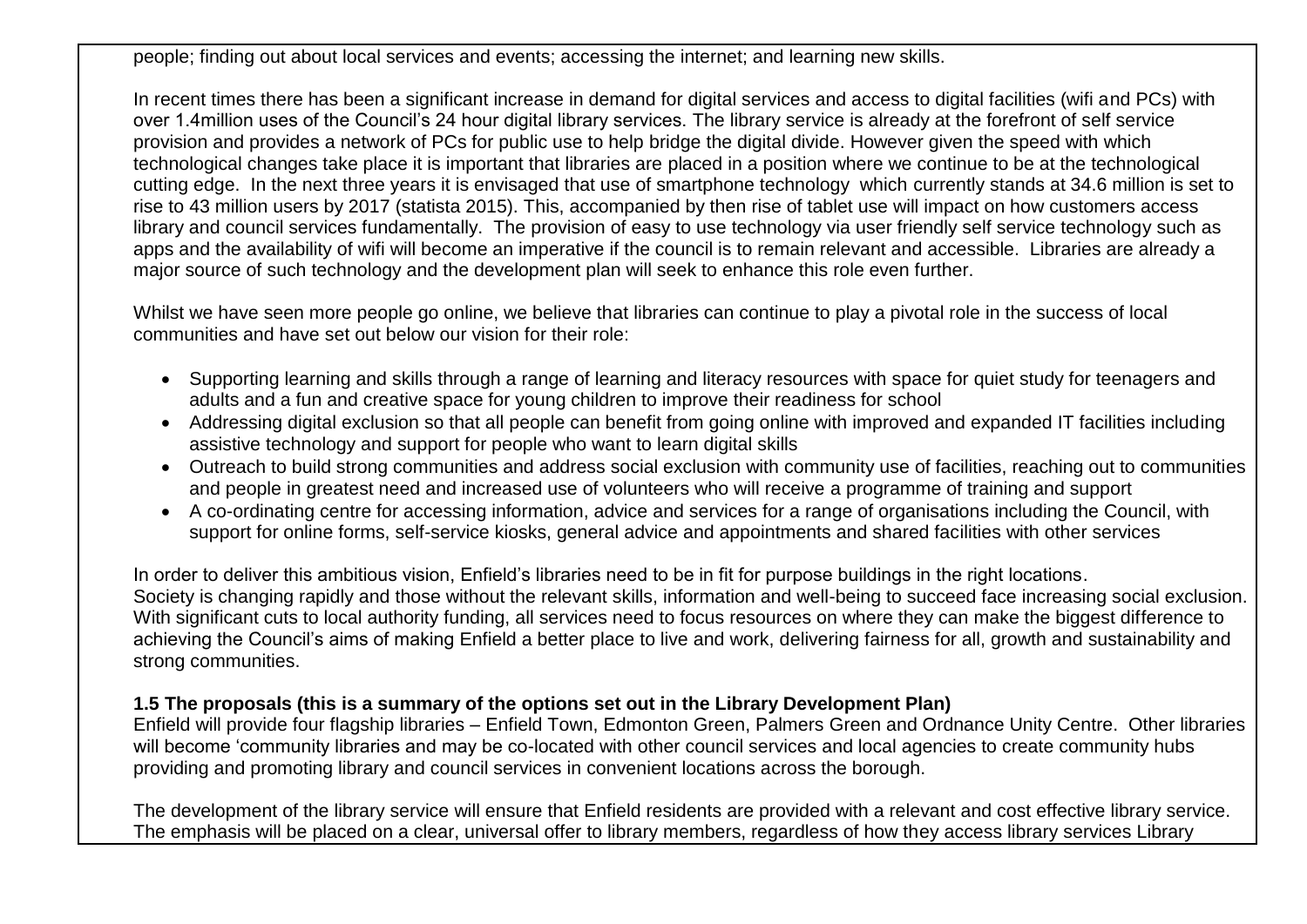services will be remodelled based on the needs of people who live and work in Enfield and will provide improved value for money for the Council and the taxpayer.

The Library Development Plan aims to deliver:

- A realignment of resources to achieve both improvements and efficiencies
- A clear definition of what residents can expect from their library service, wherever they live or work.
- A library service based on an assessment of the needs of customers and residents
- Modern, multi-functional, library buildings
- A review of digital and online services
- A staff and volunteer training programme to ensure that the library service is equipped with a multi skilled workforce to deliver 21<sup>st</sup> Century services.
- Shared services with partners and neighbouring boroughs to provide increased value for money

### **2. Community Engagement and Consultation**

### **2.1 Public Consultation**

Consultation on the options and vision ran for 13 weeks from 10 November 2014 to 6 February 2015. An independent research organisation was brought in to devise and analyse the questionnaire as well as undertake focus groups and on street interviews.

- 2.2 Alongside 3,000 paper questionnaires distributed to libraries, the Civic Centre and community venues across the borough, the questionnaire was available on the Council's website and the link was emailed to the key representative groups such as Enfield Race Equality Council, 37 community organisations and regular bookers of community rooms. A public consultation specific email address was also set up.
- 2.3 The research company moderated four group discussions to explore the options for the library service in some detail. These had their full quota of participants who broadly reflected the diversity of the local population, including those from smaller communities and those not currently using the service. The four focus included people from groups broke down into the following categories:
	- Ethnic groups other than 'White British'
	- People without internet access at home
	- People with disabilities
	- Parents of schoolchildren
	- Unemployed people available for work
	- Parents of pre-school children
	- Adults aged 60+
	- Adults aged 16-24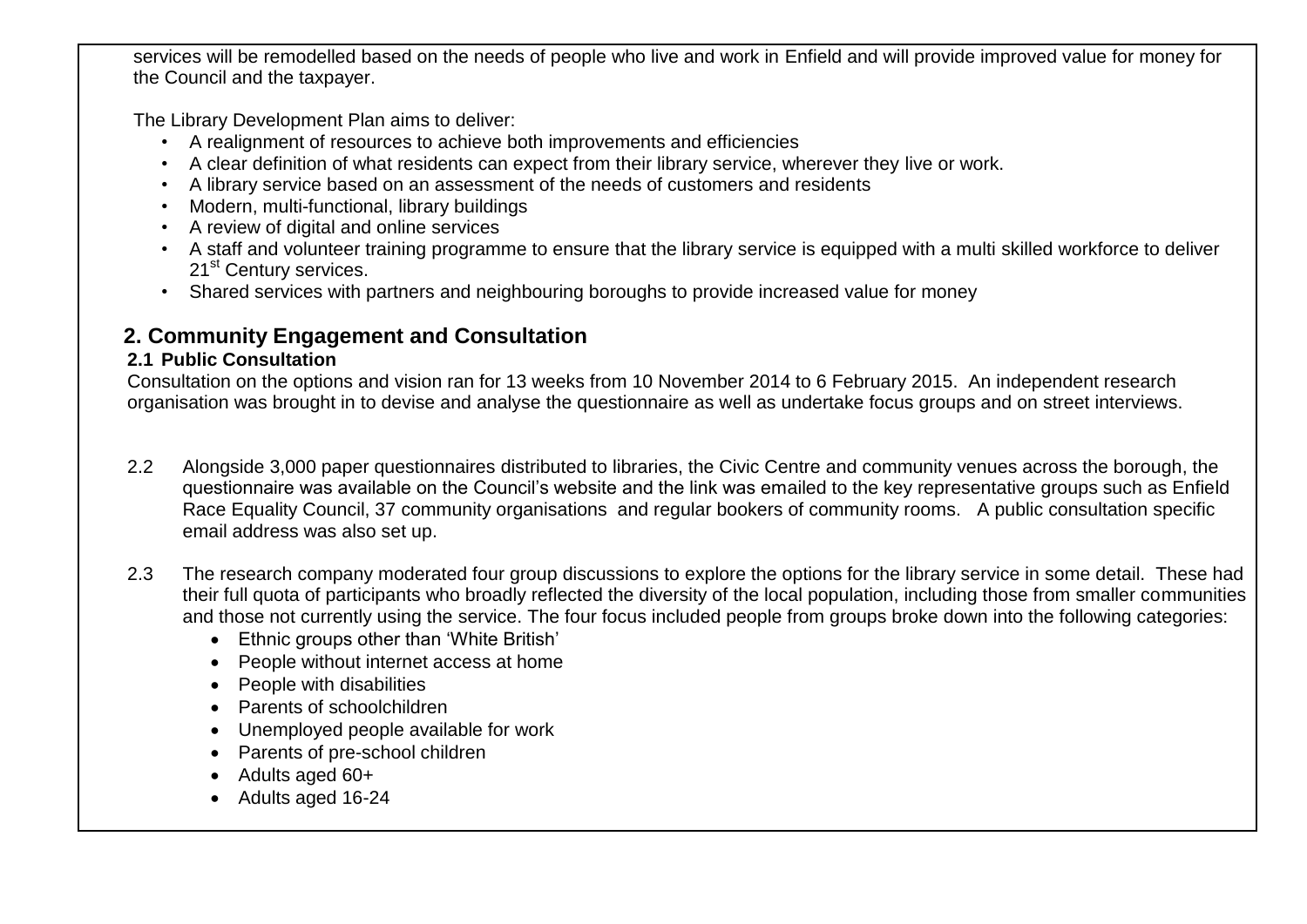- 2.4 Street surveys where undertaken specifically to try and engage those who do not currently use libraries and customers were also asked for their views in a programme of Exit surveys of library users.
- 2.5 A series of Press releases and adverts were undertaken in local press including the local ethnic press and neighbouring boroughs. The consultation link was sent to neighbouring boroughs – Barnet, Waltham Forest and Haringey and the members of the London Libraries Consortium (LLC) - Barking & Dagenham, Bexley, Brent, Bromley, Ealing, Hackney, Harrow, Havering, Kingston, Lewisham, Merton, Newham, Redbridge, Tower Hamlets and Waltham Forest (as part of LLC).

### **2.6 Internal & Staff Consultation**

A letter was sent to all Library and Museum staff from Councillor Ayfer Orhan asking for their contributions to the process and members of the Library Service Senior Management Team undertook briefings for all staff on the options being presented as part of the consultation. A staff specific emails was set up and the consultation was promoted to the wider Council staffing on the flat screens across various council sites and through staff matters e-newsletter.

### **3. Demographic and other research**

### **3.1 Demographic research**

Research was undertaken to provide insight into the demographic makeup of library users and how this related to the population generally in Enfield. This involved analysis by an independent organisation to provide an understanding of the makeup of library users, how they physically access services, and what the demographic breakdown of library users is in relation to the Enfield population at large.

### **1.Do you carry out equalities monitoring of your service? If No please state why?**

**Yes**

| 2. Equalities Impact<br>Indicate Yes, No or Not Known for each group | ability<br>Dis | hder | န္တ          | œ            | య<br>Religion<br>Belief | $\epsilon$<br><u>ia</u> | 世 | య<br>gna<br>tern |   |
|----------------------------------------------------------------------|----------------|------|--------------|--------------|-------------------------|-------------------------|---|------------------|---|
| Does equalities monitoring of your service show people from the      |                |      | $\mathbf{v}$ | $\mathbf{v}$ | N                       | N                       |   |                  | N |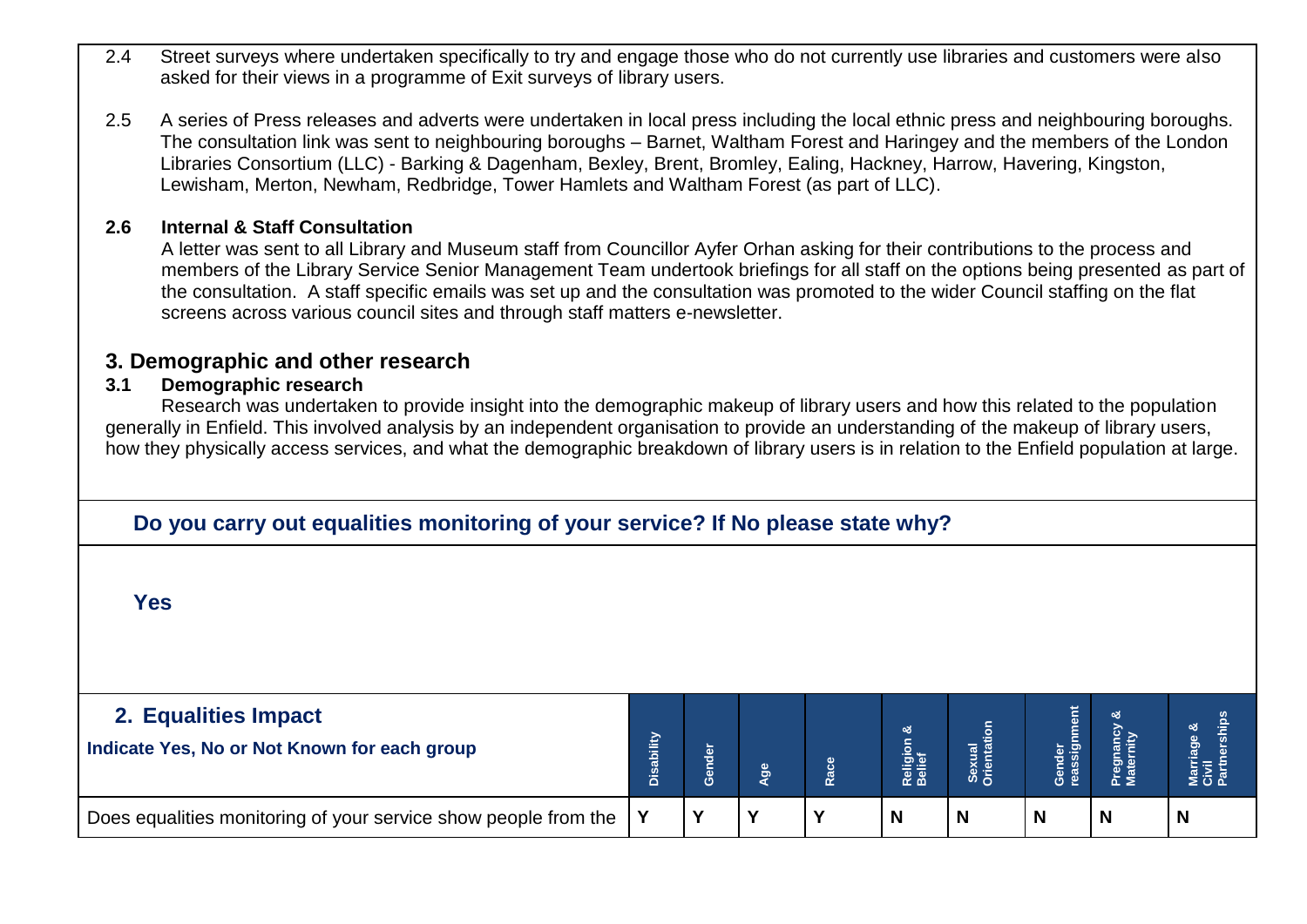| following groups benefit from your service? (recipients of the<br>service, policy or budget, and the proposed change)                                                            |   |   |   |   |   |   |             |          |   |
|----------------------------------------------------------------------------------------------------------------------------------------------------------------------------------|---|---|---|---|---|---|-------------|----------|---|
| Does the service or policy contribute to eliminating<br>discrimination, promote equality of opportunity, and foster good<br>relations between different groups in the community? |   | v | Υ | Υ | N | N | $\mathbf N$ | N        | N |
| *Could the proposal discriminate, directly or indirectly these<br>groups?                                                                                                        | N | N | N | N | N | N | $\mathbf N$ | N        | N |
| *Could this proposal affect access to your service by different<br>groups in the community?                                                                                      | N | N | N | N | N | N | $\mathbf N$ | <b>N</b> | N |
| *Could this proposal affect access to information about your<br>service by different groups in the community?                                                                    | N | N | N | N | N | N | $\mathbf N$ | N        | N |
| *Could the proposal have an adverse impact on relations<br>between different groups?                                                                                             | N | N | N | N | N | N | $\mathbf N$ | N        | N |

If Yes answered above – please describe the impact of the change (including any positive impact on equalities) see question below

\*If you have ticked yes to discrimination, please state how this is justifiable under legislation and what the service will be doing to reduce the negative impact it will have.

#### **Mitigation**

No adverse impact is anticipated as services will continue to be delivered from all current locations. Access to community services will be enhanced through the co-location process. Services to home bound customers will be expanded through the use of a well trained volunteer force.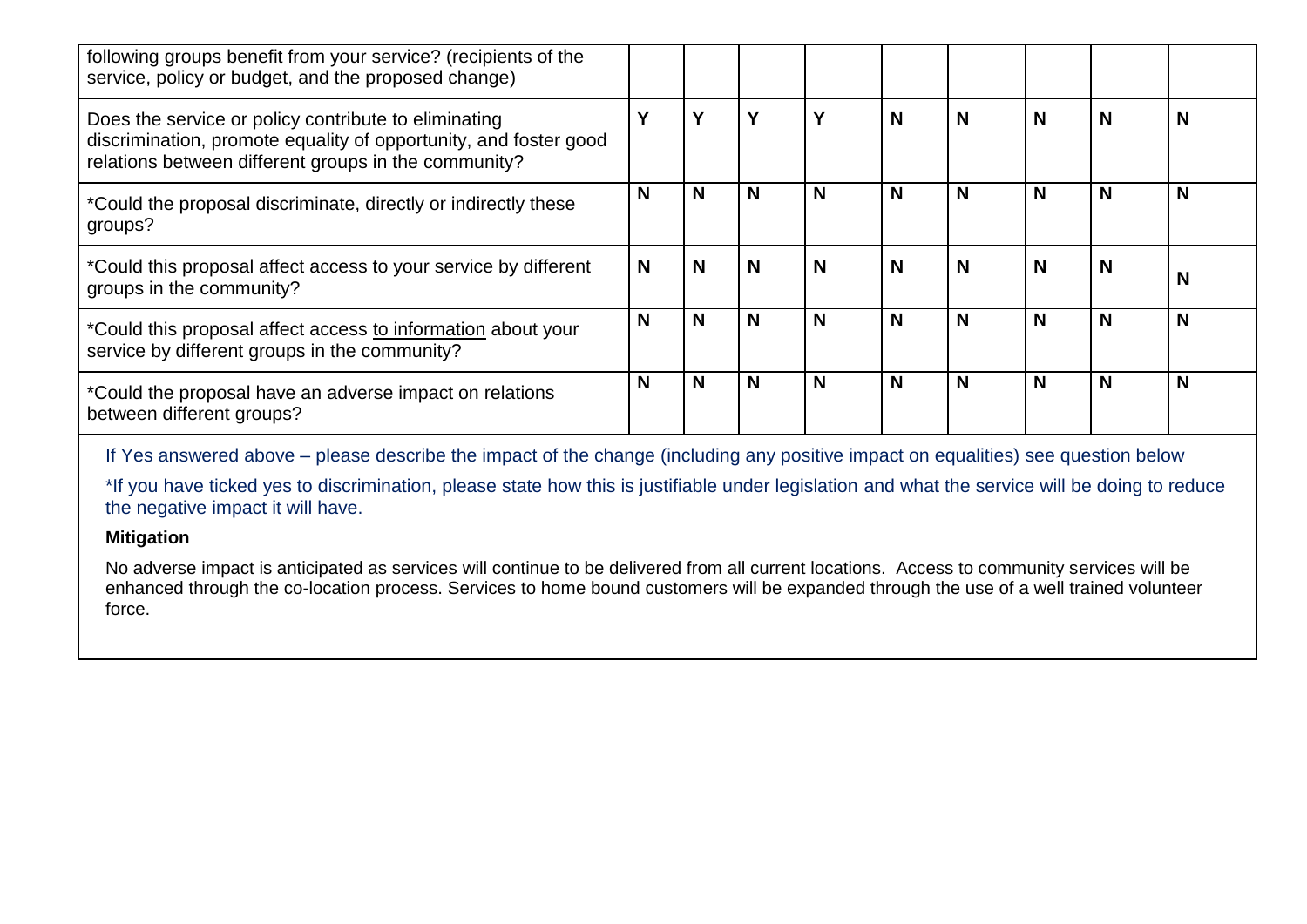| 3. Tackling Socio-economic inequality<br>Indicate Yes, No or Not Known for each group                                                                                                                                                                                                                                                                                                                                                                                                                                                                                | <b>Communities living</b><br>in deprived<br>wards/areas | training<br>People not in<br>employment,<br>education or | with low<br>qualifications<br>academic<br>People \ | e living in<br>housing<br>People living<br>social housii | Lone parents | People on low<br>incomes | health<br>People in poor | <u>io</u><br>$\frac{1}{2}$ |
|----------------------------------------------------------------------------------------------------------------------------------------------------------------------------------------------------------------------------------------------------------------------------------------------------------------------------------------------------------------------------------------------------------------------------------------------------------------------------------------------------------------------------------------------------------------------|---------------------------------------------------------|----------------------------------------------------------|----------------------------------------------------|----------------------------------------------------------|--------------|--------------------------|--------------------------|----------------------------|
| Will the proposal specifically impact on communities disadvantaged<br>through the following socio-economic factors?                                                                                                                                                                                                                                                                                                                                                                                                                                                  | N                                                       | N                                                        | N                                                  | N                                                        | N            | N                        | N                        | N                          |
| Does the service or policy contribute to eliminating discrimination,<br>promote equality of opportunity, and foster good relations between<br>different groups in the community?                                                                                                                                                                                                                                                                                                                                                                                     | N                                                       | N                                                        | N                                                  | N                                                        | N            | N                        | N                        | N                          |
| Could this proposal affect access to your service by different groups<br>in the community?                                                                                                                                                                                                                                                                                                                                                                                                                                                                           | N                                                       | N                                                        | N                                                  | N                                                        | N            | N                        | N                        | N                          |
| If Yes answered above – please describe the impact (including any positive impact on social economic inequality) and any mitigation if<br>applicable.<br><b>Mitigation</b><br>No adverse impact is anticipated as services will continue to be delivered from all current locations. Access to community services will be<br>enhanced through the co-location process. Services to home bound customers will be expanded through the use of a well trained volunteer<br>force<br>4. Review<br>How and when will you monitor and review the effects of this proposal? |                                                         |                                                          |                                                    |                                                          |              |                          |                          |                            |

The Library Service is subject to the Council's performance management framework. The service collects and analyses performance data on a quarterly basis, regularly discusses performance at management team meetings and reports through DMT to CMB on key performance indicators.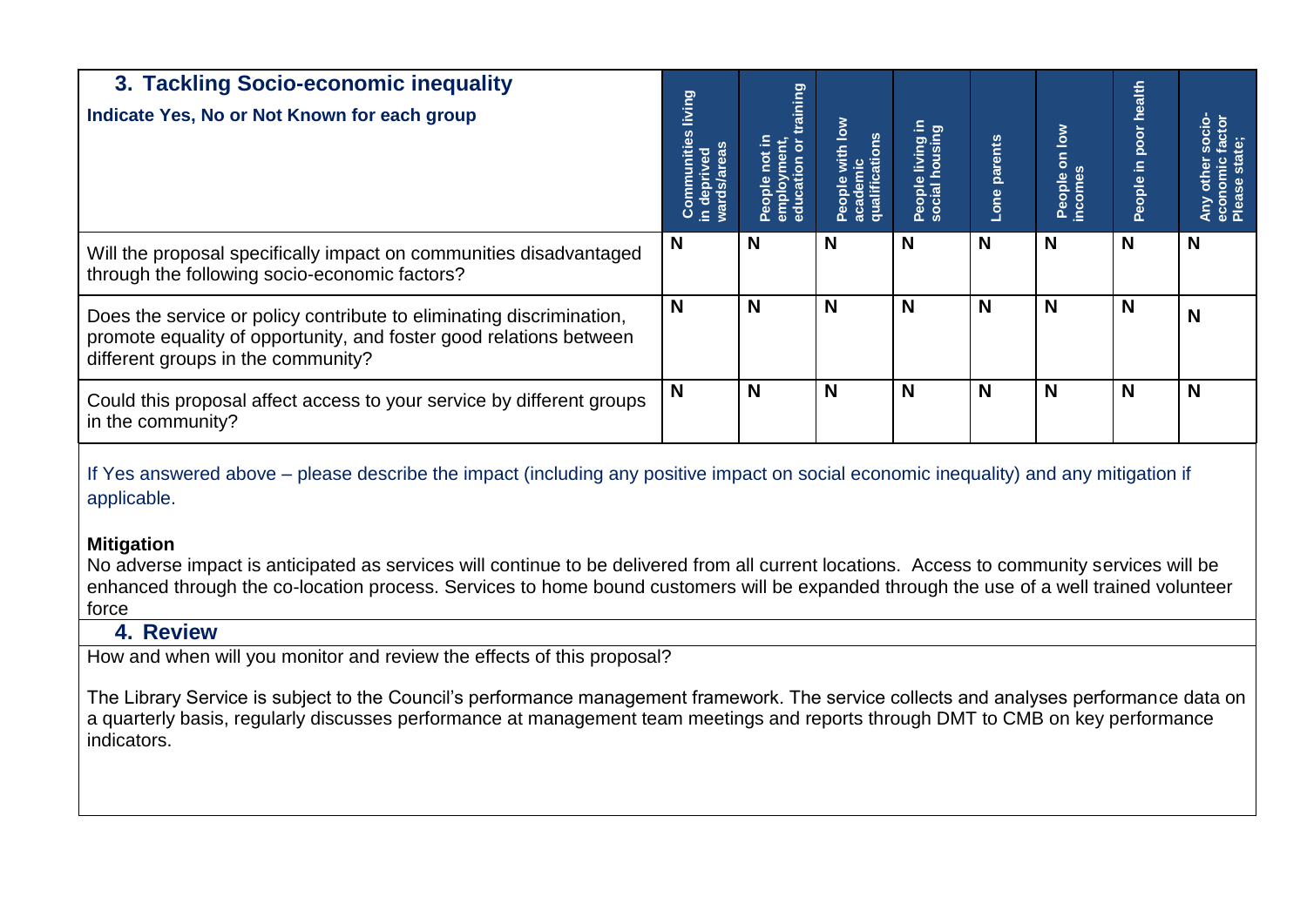# **Enfield Council Predictive Equality Impact Assessment/Analysis**

**NB if there is likely to be an impact on different groups of staff as a result of this proposal, please also complete a restructuring predictive EQIA form** 

### **Action plan template for proposed changes to service, policy or budget**

Title of decision: Implementation of Library Development Plan

Team: Library and Museum Service Department: Finance, Resources and Customer Services

Service manager: Julie Gibson

| <b>Identified Issue</b>                 | <b>Action Required</b>                                                                          | <b>Lead Officer</b><br>Timescale/                                         |                                  | <b>Costs</b>              | <b>Review Date/</b>                        |
|-----------------------------------------|-------------------------------------------------------------------------------------------------|---------------------------------------------------------------------------|----------------------------------|---------------------------|--------------------------------------------|
|                                         |                                                                                                 |                                                                           | By When                          |                           | <b>Comments</b>                            |
| Library service usage                   | Monitor service<br>performance                                                                  | Head of Libraries and<br>Museums                                          | Annually                         | <b>Exiting resources</b>  | 31 <sup>st</sup> March 2016                |
| Service level agreements                | Develop and monitor<br>appropriate Service level<br>agreements with co-<br>location partners    | Head of Libraries and<br>Museums in partnership<br>with Property Services | As appropriate                   | <b>Existing resources</b> | 31 <sup>st</sup> March 2016                |
| Volunteer recruitment                   | Recruit appropriate<br>number of volunteers<br>dependant on<br>consultation results             | Head of Libraries and<br>Museums                                          | <b>Commencing Summer</b><br>2015 | <b>Existing resources</b> | Review quarterly in first<br>year          |
| Volunteer training                      | Develop a programme of<br>volunteer induction and<br>training                                   | Head of Libraries and<br>Museums                                          | <b>Commencing Autumn</b><br>2015 | <b>Existing resources</b> | 31 <sup>st</sup> March 2016                |
| Staff training                          | Deliver staff training to<br>upskill staff to deliver<br>improved access to<br>council services | Head of Libraries and<br>Museums                                          | <b>Commencing Autumn</b><br>2015 | <b>Existing resources</b> | 31 <sup>st</sup> March 2016                |
| Development of<br><b>Edmonton Green</b> | Develop an improved<br>library and council                                                      | Kate Robertson                                                            | Project initiation tbc           | tbc                       | End date tbc once<br>project is initiated. |